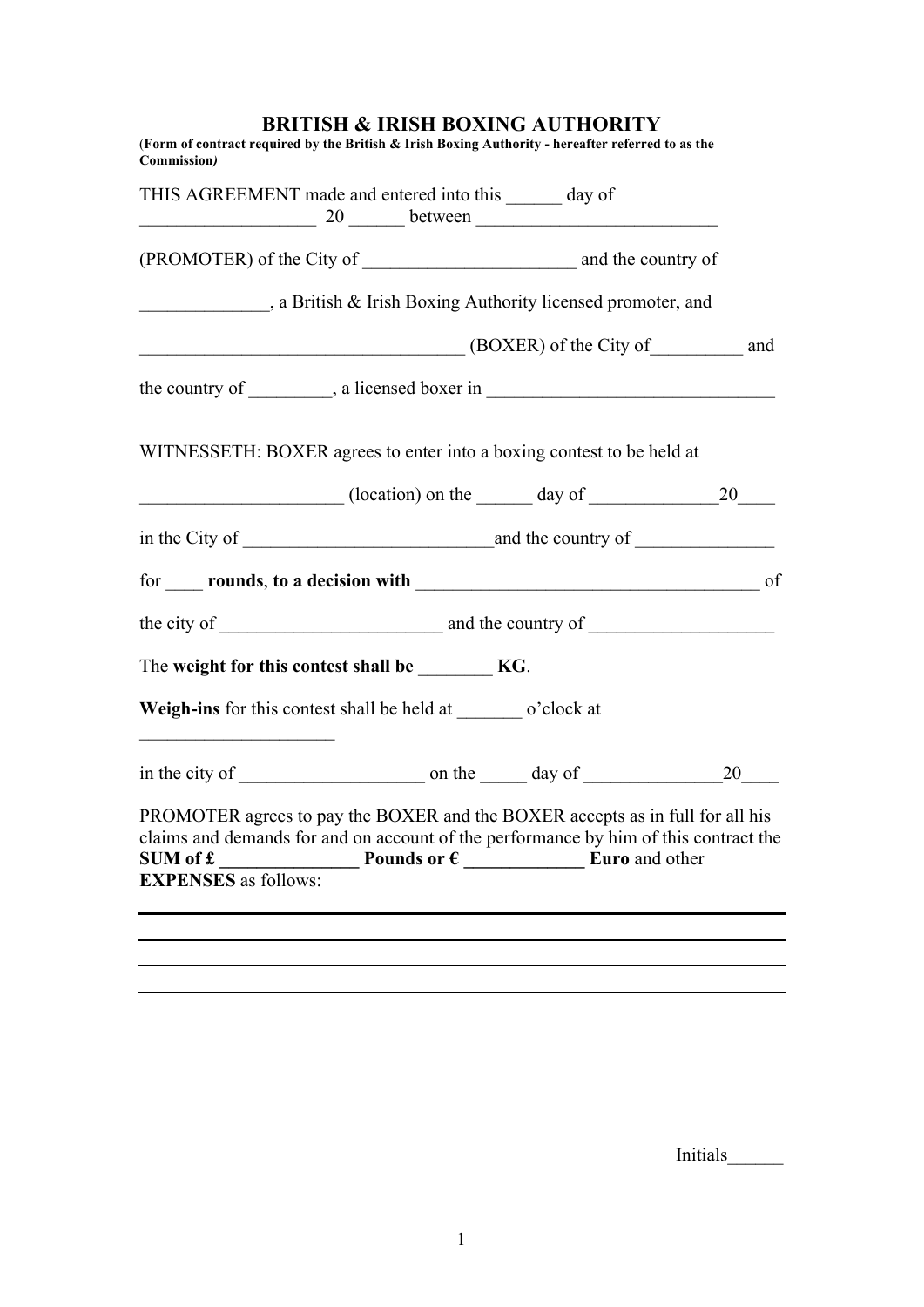IT IS UNDERSTOOD AND AGREED that said contest shall be with gloves that are approved by the Commission and furnished by the PROMOTER. All officials of the contest shall be persons licensed by the Commission. If the Commission shall decide that the BOXER did not enter into this contract in good faith, or is not honestly competing, or is guilty of an act that is detrimental to boxing, it is agreed that the BOXER shall not be entitled to the compensation listed above or any part thereof, and that such decisions of the Commission shall be final.

The BOXER hereby agrees to deposit with the Commission, cash or other accepted draft for the sum of Pounds/Euro, as forfeit money, to guarantee his appearance, his making the agreed upon weight and for his performance of this contract in all other respects. If the BOXER shall fail to appear or make weight or is not in physical condition to box as determined by a duly licensed physician, then said forfeit money, as determined by the Commission, shall be distributed to the aggrieved parties. The Commission reserves the right to fine, suspend or take any other reasonable action against such BOXER.

IT IS UNDERSTOOD AND AGREED that if the boxer enters into another contest prior to the one contracted for and lessens his present value as an attraction, the PROMOTER shall have the option to modify or cancel this contract. The Commission reserves the right to fine, suspend or take any other reasonable action against such **BOXER** 

IT IS UNDERSTOOD AND AGREED that the PROMOTER is to make all necessary arrangements for said contest.

IT IS UNDERSTOOD AND AGREED that all parties to this contract hold valid licenses with the Commission, or a professional boxing licensing organization recognized by the Commission.

IT IS UNDERSTOOD AND AGREED that in the event of any dispute arising from this contract, the Commission may intercede in said dispute and all decisions rendered by the Commission shall be binding on all parties.

IT IS UNDERSTOOD AND AGREED that this contract must be given to the Commission before the start of weigh-ins. This agreement is subject to the provisions of, and to the rules and regulations of the British & Irish Boxing Authority and to any future amendments of either of them.

**\*\*** Boxer must have Negative HIV exam and current Professional Boxing License to compete.

IN WITNESS WHEREOF, the said parties hereto have hereunto set their hands and seals the day and year first above written.

Initials\_\_\_\_\_